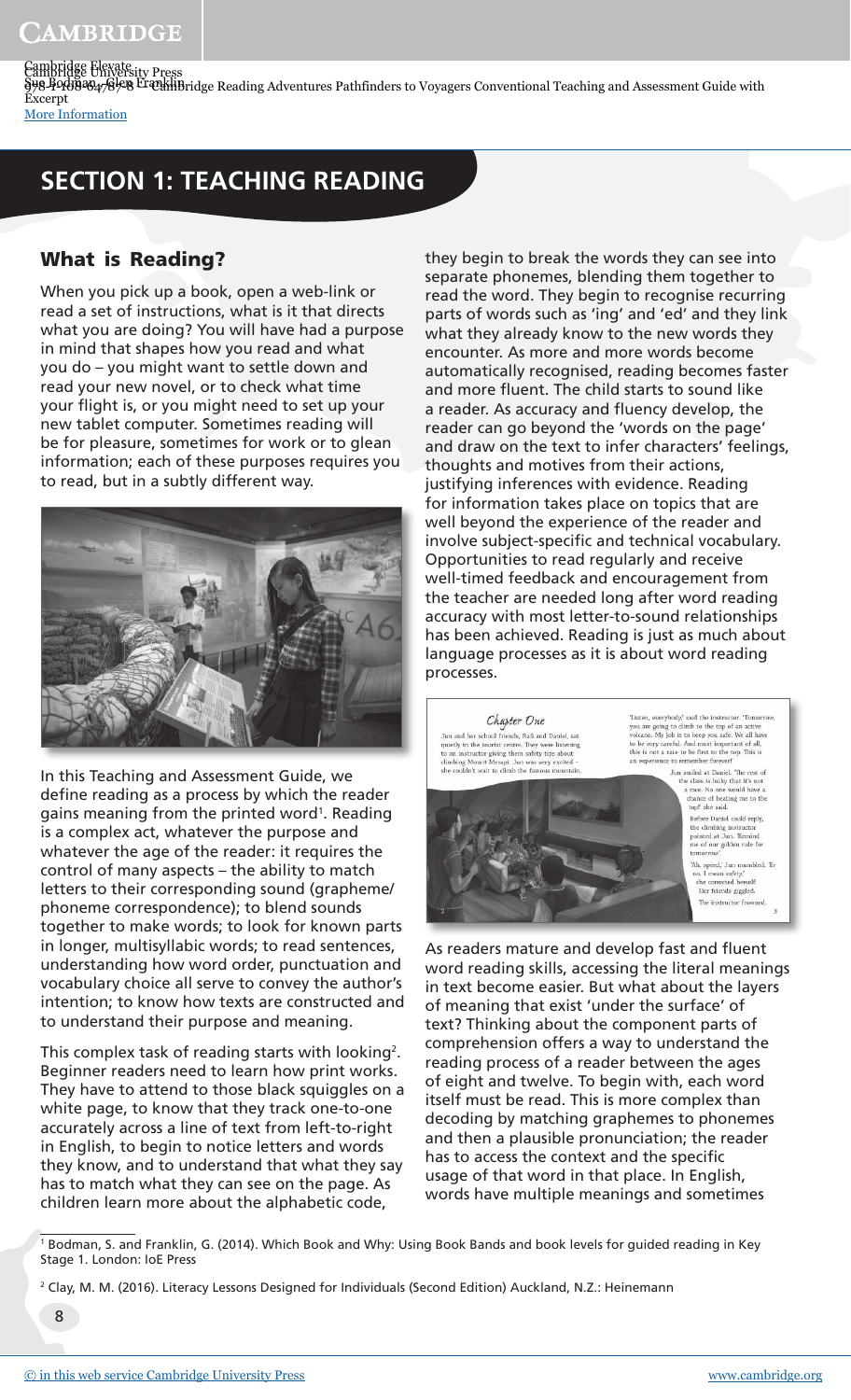Cambridge University Press 998-19888478先8 CAMBridge Reading Adventures Pathfinders to Voyagers Conventional Teaching and Assessment Guide with Cambridge Elevate Sue Bodman , Glen Franklin Excerpt [More Information](www.cambridge.org/9781108647878)

different pronunciations, the precision of each informed by the surrounding context and grammatical structure. For example, 'wind' is uttered differently depending on the meaning and whether we are talking about weather, or a mechanical toy. Using knowledge of letters and words needs to be fast, fluent and flexible, but there are many more skills to be learned, some of which present particular challenge to the second language learner.

Comprehending and making sense of a text is an integrative process; we have to make links between the sequences of sentences we read, often constructing bridges to link between each sentences. Integrating sentence meaning in this way is an important aspect of inference. For example, in the text the reader has to

John was at the beach. He trod on some broken glass.

He had to go to hospital.



understand that 'he' throughout the sentences is John, that the glass was on the beach and the cause of the hospital visit is the injury due to broken glass. None of these things are stated in the text, they are understood by integrating the sentences and resolving the pronoun use.

Comprehension is also a constructive process, in which explicit information in a sentence or group of sentences is supplemented by knowledge about the world from long-term memory. As we read, we construct a mental model, a picture of your general understanding. This means that we don't need to store every word of the text in order to keep reading with the previous meaning in our mind. It also enables us to fill in details of character, setting and potential story structure, through inference.

Comprehension involves metacognitive processes, too. As we read, we might suddenly stop. Something is alerting us to a jarring in what we expected to read and what we have understood. This might be because of our prior knowledge of a topic or a character, or because it doesn't seem to fit with the story structure or language register.

Reading comprehension, therefore, involves the interaction of key processes, all of which are vital in reading with understanding and gaining meaning. Tennent, Reedy, Hobsbaum and Gamble (2016) offer a list of reading components for the teacher to consider as they teach and assess reading comprehension skills:

- Vocabulary
- Grammatical understanding
- Memory
- Inference-making
- Comprehension monitoring
- Background knowledge. (Tennent at al. (2016, page  $15$ <sup>3</sup>



3 Tennent, Reedy, Hobsbaum and Gamble (2016) Guiding Readers – Layers of Meaning London: IoE Press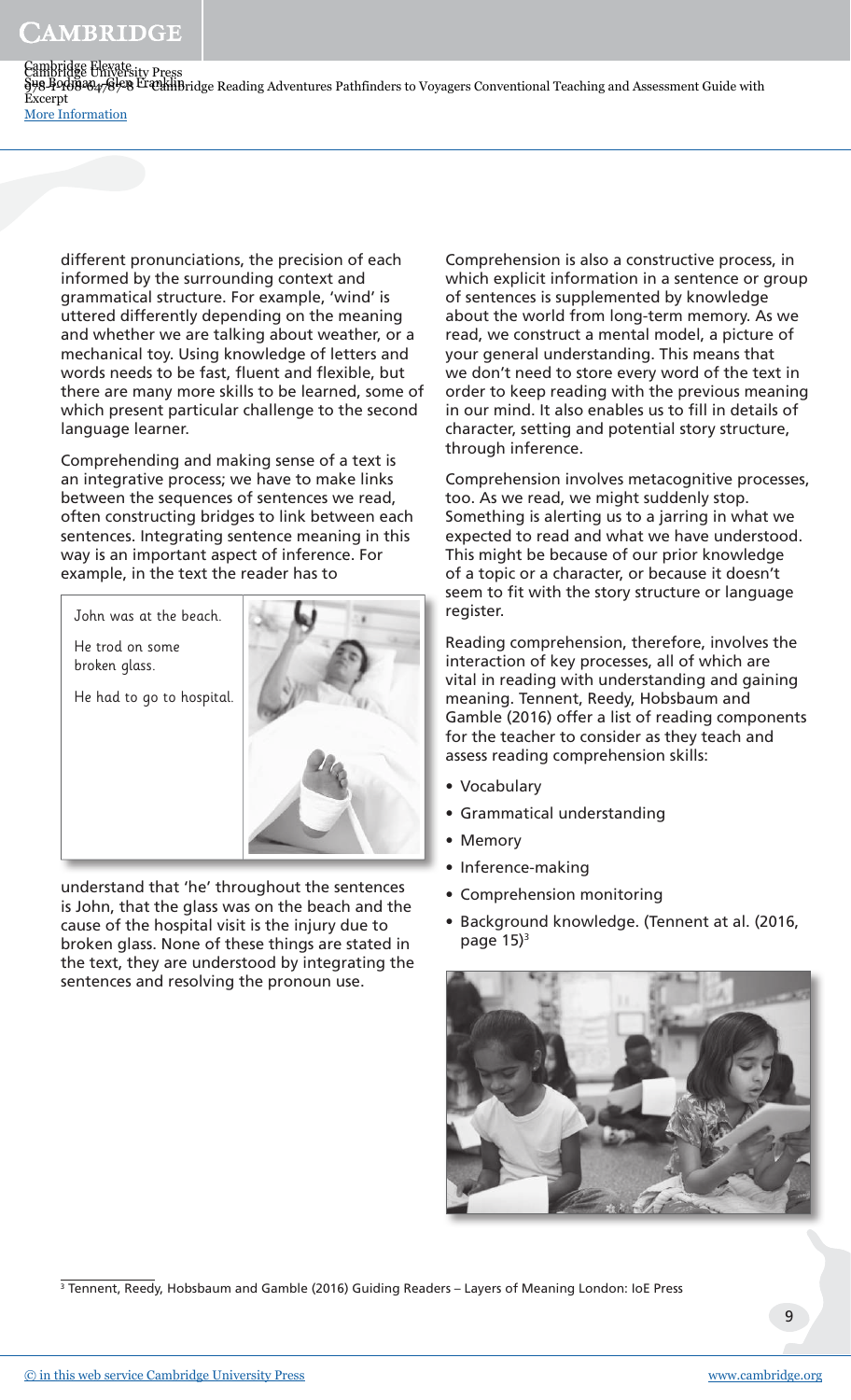## **Teaching Reading**

Whatever the age of the reader, books need to be engaging, motivating and above all pleasurable to read. Classrooms provide many different opportunities for readers to engage in reading for purpose and pleasure throughout the primary school phase. Teachers read and share stories and rhymes. They provide opportunities for children to read and share books with friends, or quietly by themselves. They make available a wealth of reading material, including access to the Internet and the use of information technology. Teachers demonstrate how reading 'works' in shared reading sessions; perhaps showing how to locate information in a book about animals, or looking at how the author made the story more exciting by using some really interesting words. All teaching of reading requires good quality books, whether the teaching context be modelled, shared, guided or independent reading. This Teaching and Assessment Guide focuses specifically on the use of quality texts in guided reading.



#### Reading Journals

The Cambridge Reading Adventures provide good quality texts for guided reading sessions. They are also designed to offer the context for 'jumping off' into reading, developing a personal reading taste for style and genre. As well as using the range of lesson plans and supporting resources offered in this Teaching and Assessment Guide, Reading Response journals provide opportunities to respond to and interpret their reading on an individual basis. In these journals, teachers encourage readers to generate their own meanings by responding to the texts by composing messages about their own thoughts and reflections. It also provides the context to link Cambridge Reading Adventures books to other texts, both fiction and non-fiction and to gather interesting and thought-provoking words and phrases as a resource for writing. Children can be prompted to ask questions of their own reading, using their background knowledge and experiences to create a personal response and an individual reaction. This is then recorded in a reading response journal, providing a link to the 'active', 'constructive' and 'metacognitive' elements of becoming a lifelong reader described above.

A reading journal could be created using notebooks and pens, or set up as electronic documents on a computer or tablet. The important thing is to make sure that each child can 'make it their own', choosing how to present their thoughts and ideas, sometimes illustrating their ideas and responses.

Opportunities to put thoughts into words support active meaning making and deep comprehension. On page 30 – 33 in this Teaching and Assessment Guide, you can find some suggestions for books reviews and reading logs. These are just a few examples of the many kinds of reading journals you can create with children. Use your imagination – and theirs!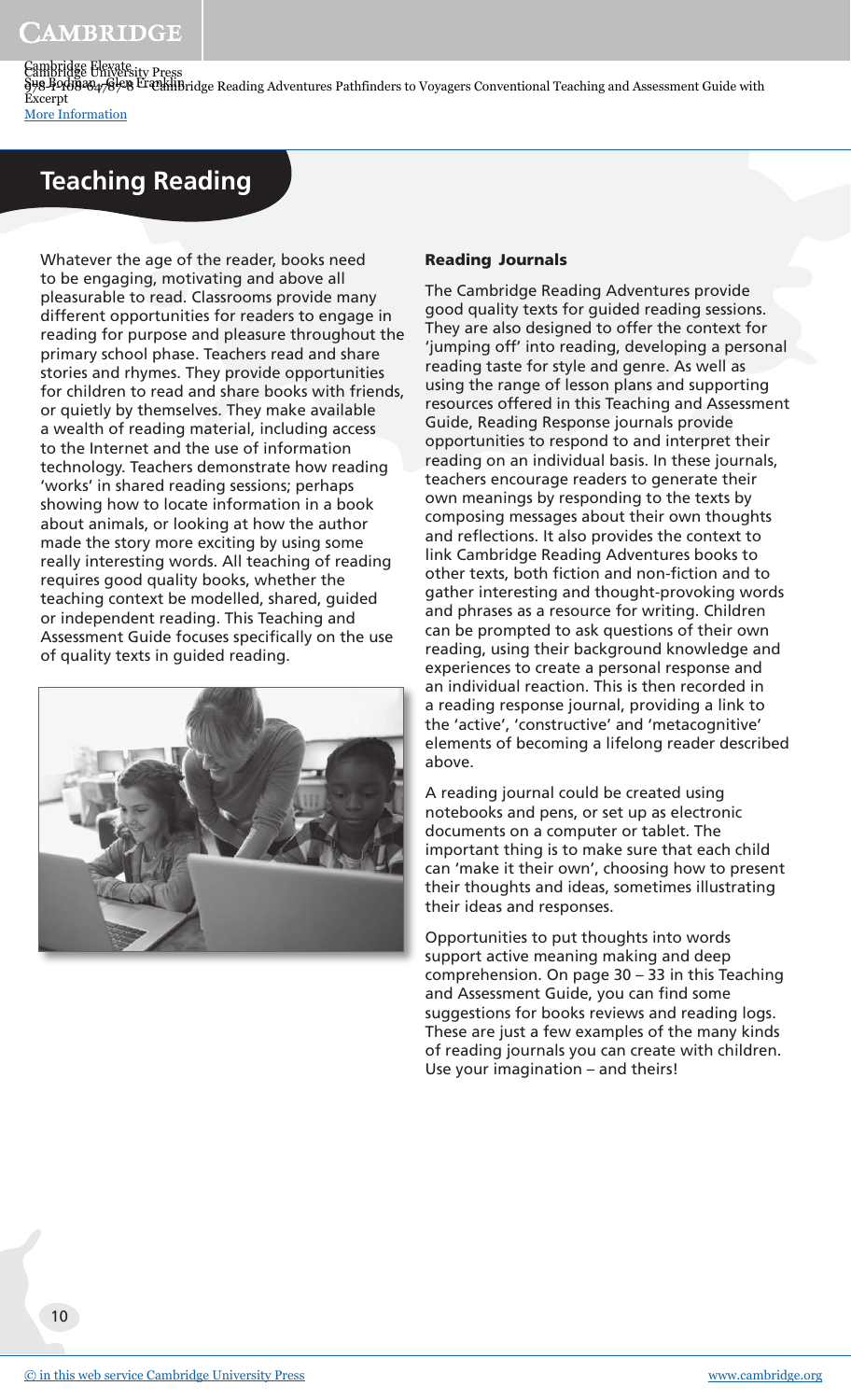Cambridge University Press 998-19888478先8 CAMBridge Reading Adventures Pathfinders to Voyagers Conventional Teaching and Assessment Guide with Cambridge Elevate Sue Bodman , Glen Franklin Excerpt [More Information](www.cambridge.org/9781108647878)

#### Reading journals: the teacher's role

The teacher's role is to establish the purpose for writing an entry in the reading response journal:

| Initial responses to the book                                                                | What do you think of the book after reading a<br>few pages?<br>How have your impressions changed? Would you<br>recommend the book to others? Why/Why not?<br>Who else should read this book and why? |
|----------------------------------------------------------------------------------------------|------------------------------------------------------------------------------------------------------------------------------------------------------------------------------------------------------|
| Comment on particular characters or events in<br>the book                                    | Is there a character that you love or hate?<br>Are the characters true to life?<br>What has the author done to create that reality?                                                                  |
| Link events or facts in the book to the reader                                               | Does this book remind you of another book<br>you've read? Or something that's happened to<br>you?                                                                                                    |
| Use the text as a resource for writing                                                       | Does the book have some good phrases and<br>expressions that could be used in writing?<br>How are the sentences structured?<br>What effect do they have on the reader?                               |
| Presents differing points of view<br>Draws a conclusion based on the argument<br>presented.  | Written in the present tense<br>Connectives link the points being made<br>('however', 'therefore').<br>Addresses the reader more generally                                                           |
| Clear statement of the concern to be addressed<br>Logically sequence leading to a conclusion | Written in the present tense<br>Use of powerful, often emotive language to put<br>over the point of view                                                                                             |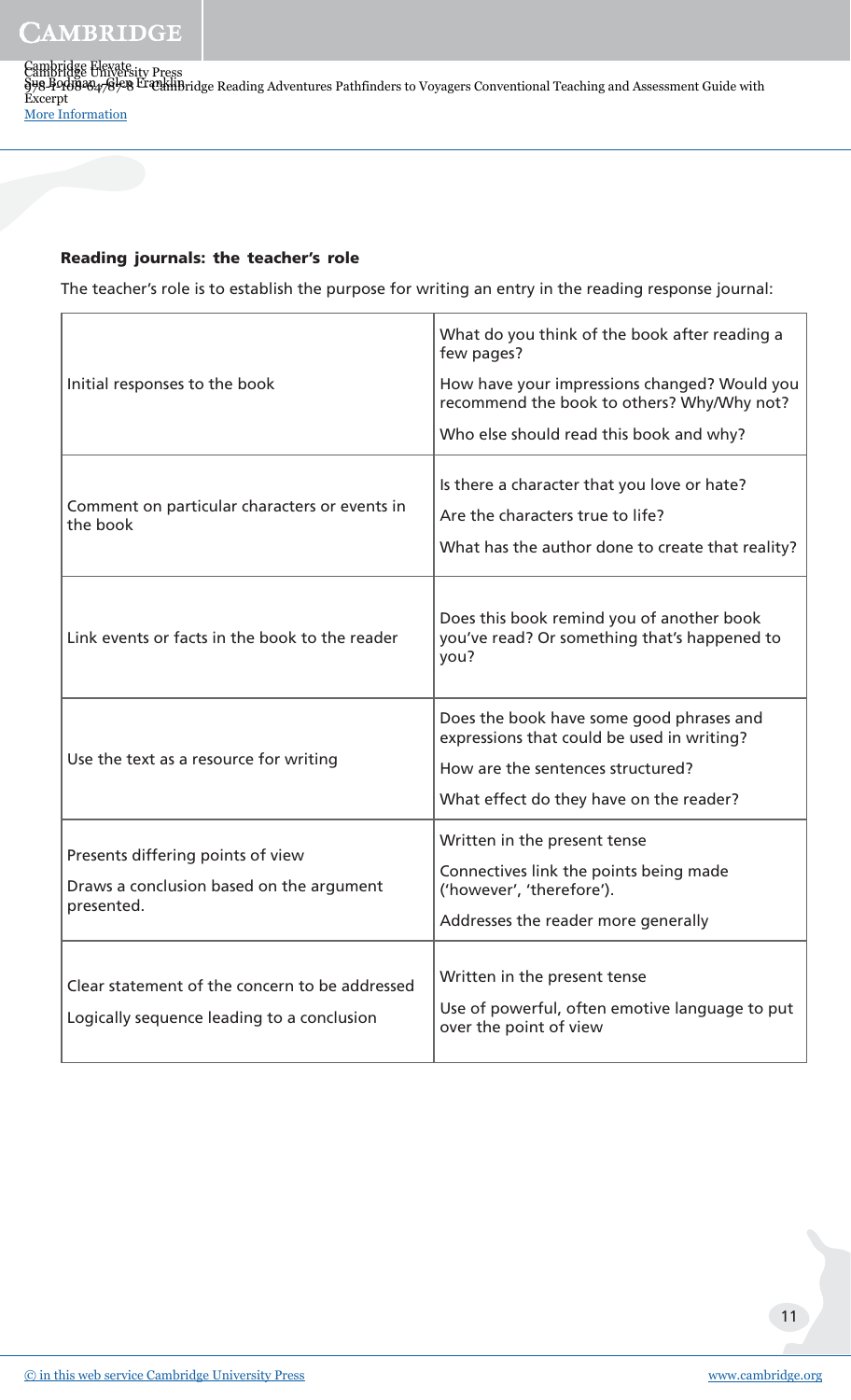## **Teaching Reading**

## Reading Fiction Books

Fiction is all about story-telling. As readers, we choose stories that excite, intrigue, puzzle or frighten us. We look for stories that reaffirm our own lives or take us to lives we can only imagine. Haven<sup>4</sup> described stories as 'the primary roadmap for understanding, making sense of, remembering and planning our lives'. What makes a story? It has been said that there are just a small number of basic story themes, and these have been around since humans first began to tell stories: monsters and villains are overcome; the poor become rich through good fortune or wrong-doing; quests are made to seek to do something or to right a wrong; voyages to unknown worlds are undertaken and the adventurer returns to tell the tale. Stories can be funny or tragic, or a mixture of both.

Fiction writers rework or revise these themes to continue to tell new stories. They intermingle the themes – a quest may have elements of comedy; a monster story might have a rags-toriches ending. Writers take those basic plots and situations and, by reinventing them, they make it their own.

When writing a book, an author always has the potential reader in mind. A book written to be shared by a parent or carer with a young child sitting on her lap will be a very different sort of book to that which an older reader would chose to read on their own in bed at night. The writer's purpose and audience dictate the style, scope, vocabulary and even the length of the text. The fiction books in Cambridge Reading Adventures have been written specifically to be used in a small group guided reading context, led by a teacher, to support the teaching of reading.

Reading is first and foremost about making meaning. In the Early and Transitional stages of Cambridge Reading Adventures, young children are learning to read using short, motivating texts which mirror the natural pattern of spoken language, with words and phrases within the child's conceptual understanding, and which support the development of word reading with strong grammatical structures and clear meaning.

At around the age of 8, the nature of reading changes. Books at the Conventional Stage support this change. Stories have become more complex, using unfamiliar language structures and often include subjects outside of a child's



THE STORY OF SINBAD

For several weeks at sea, Sinbad had bad luck. Sometimes there was no wind and the boat couldn't move at all. Sometimes they ran out of water and the crew fell ill. Sometimes they nearly froze in snow and ice. At last. they sailed into warm blue waters again.

But all of a sudden, a great storm blew up. The ship was blown onto some rocks at the end of a little island

Luckily, the storm went away just as quickly as it had started, and Sinbad and his crew began to repair their ship. Then they tried to drag it back into the water. Before they could float the ship again, they noticed some people coming towards them.

Sinbad and his crew got ready to fight, but then they saw that the islanders had no weapons. It seemed that they had been hiding in the forest and now they had come down to the beach to welcome the sailors with fresh water and fruit.





 $12$ 

4 Haven, K. (2007: 3). *Story Proof: The Science Behind the Startling Power of Story*. Westport, CT: Libraries Unlimited.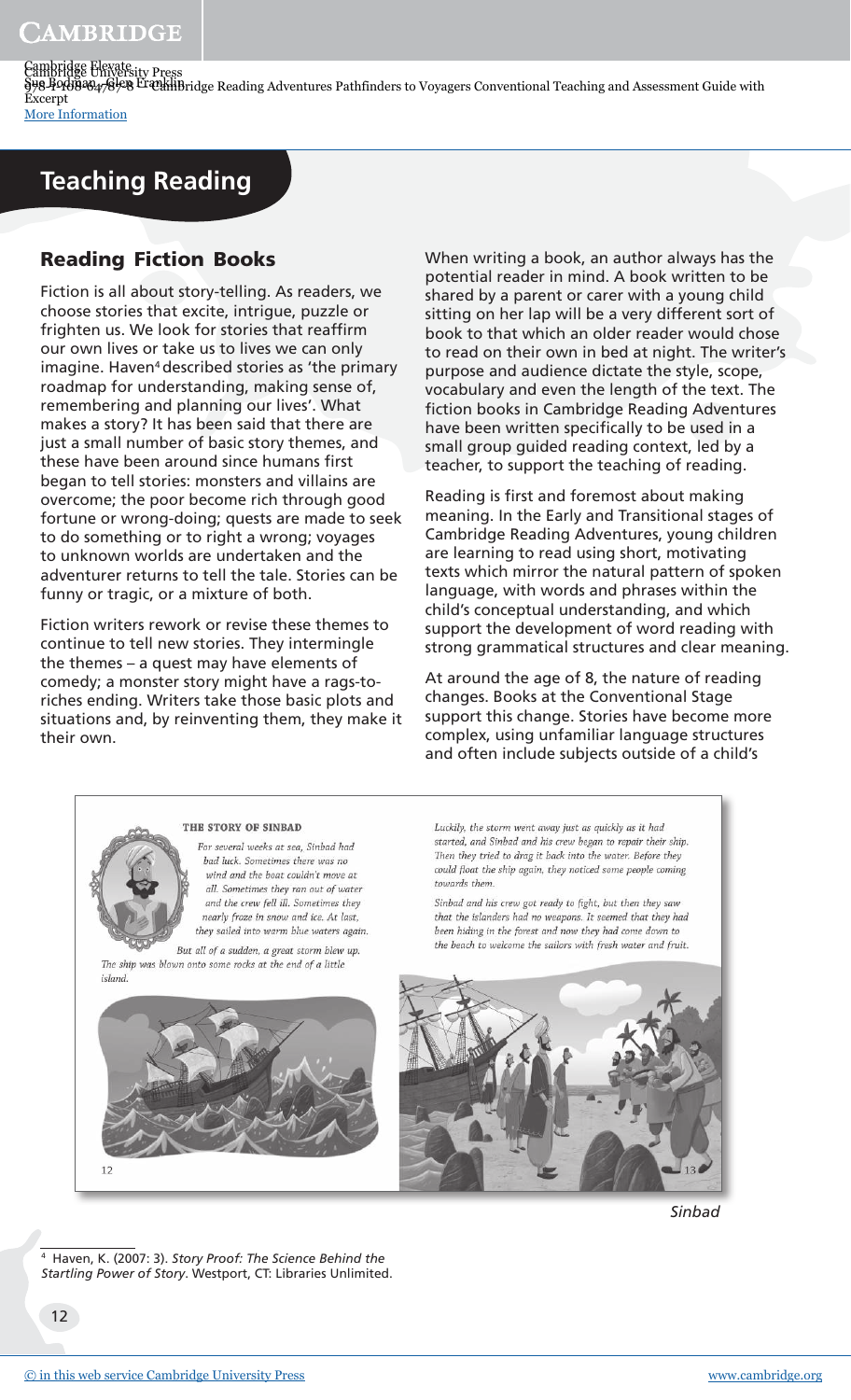5 Kintsch, W., & Rawson, K. a. (2005). Comprehension. In M. J. Snowling & C. Hulme (Eds.), The Science of Reading: A

### CAMBRIDGE

Cambridge University Press 998-19888478先8 CAMBridge Reading Adventures Pathfinders to Voyagers Conventional Teaching and Assessment Guide with Cambridge Elevate Sue Bodman , Glen Franklin Excerpt [More Information](www.cambridge.org/9781108647878)

personal experience. Stories have multiple events occurring over time and space, and with fewer illustrations to support the reader's imagination.

Stories require more inferential links to be made. Inference is crucial to reading comprehension. Readers have to move beyond the literal meaning of the actual words on the page, to read 'between the lines' to fully comprehend the author's intention. Kintsch and Rawlson<sup>5</sup> describe this as the reader forming a mental or 'situation' model of the story. Readers, they argue, use their prior knowledge, their understanding of the subject and of how stories work, to fill in the gaps. Fiction books in the Cambridge Reading Adventures have strong story structures to support comprehension. Themes build upon children's own experiences by placing new characters in familiar events, or through traditional retellings of tales from around the world. As books become longer, stories are often sustained over two or more events, or over time. Language structures become more complex, with the meaning sometimes implied by the word order or the author's choice of vocabulary.

Motivation is key to reading comprehension. Wery and Thomson (2013) $^{\circ}$  claim that there is clear evidence linking motivation to strong reading outcomes. Achievement in reading is influenced by the learner's self-efficacy to succeed. Stories in the Conventional Stage of Cambridge Reading Adventures are written to motivate, interest, challenge and excite developing young readers as they continue on their reading journey.

The teaching notes at the back of each book offer guidance to teachers for teaching inference-making in story. Many of the followup suggestions provide activities designed to support developing comprehension. This Teaching and Assessment Guide describes each story in detail, and explains the teaching opportunities featured at each strand (see pages 36-108). The supplementary activity sheets provide comprehension and composition work for children to complete independently, either during or after their series of guided reading lessons. 6

Then came the worst part. The bodies were tied to the Nimrod, and we towed them to a nearby island There, they were dragged on to the beach and the crew set to work cutting them up. Within a few hours, the men had filled a great number of barrels with meat and oil, leaving just the enormous skeletons of those beautiful creatures.

It was the saddest thing I had ever seen. I could feel tears rolling down my cheeks as my stomach churned with the awful stench. Sam explained that whales were worth lots of money, but only when they were dead. People liked eating whale meat, and they used the oil in lamps. In fact, almost every part of a whale was useful in one way or another. But hearing that didn't make me feel any better.

'Ah, so you don't like the way we make our living,' said Captain Coffin, scowling at me. 'Well, I can see I'm going to have to help you learn to love it.'

His words chilled me to the bone.

*Hunters of the Sea*

6 Wery, J., & Thomson, M. (2013). Motivational strategies to enhance effective learning in teaching struggling students. Support For Learning, 28(3), 103 -108.



18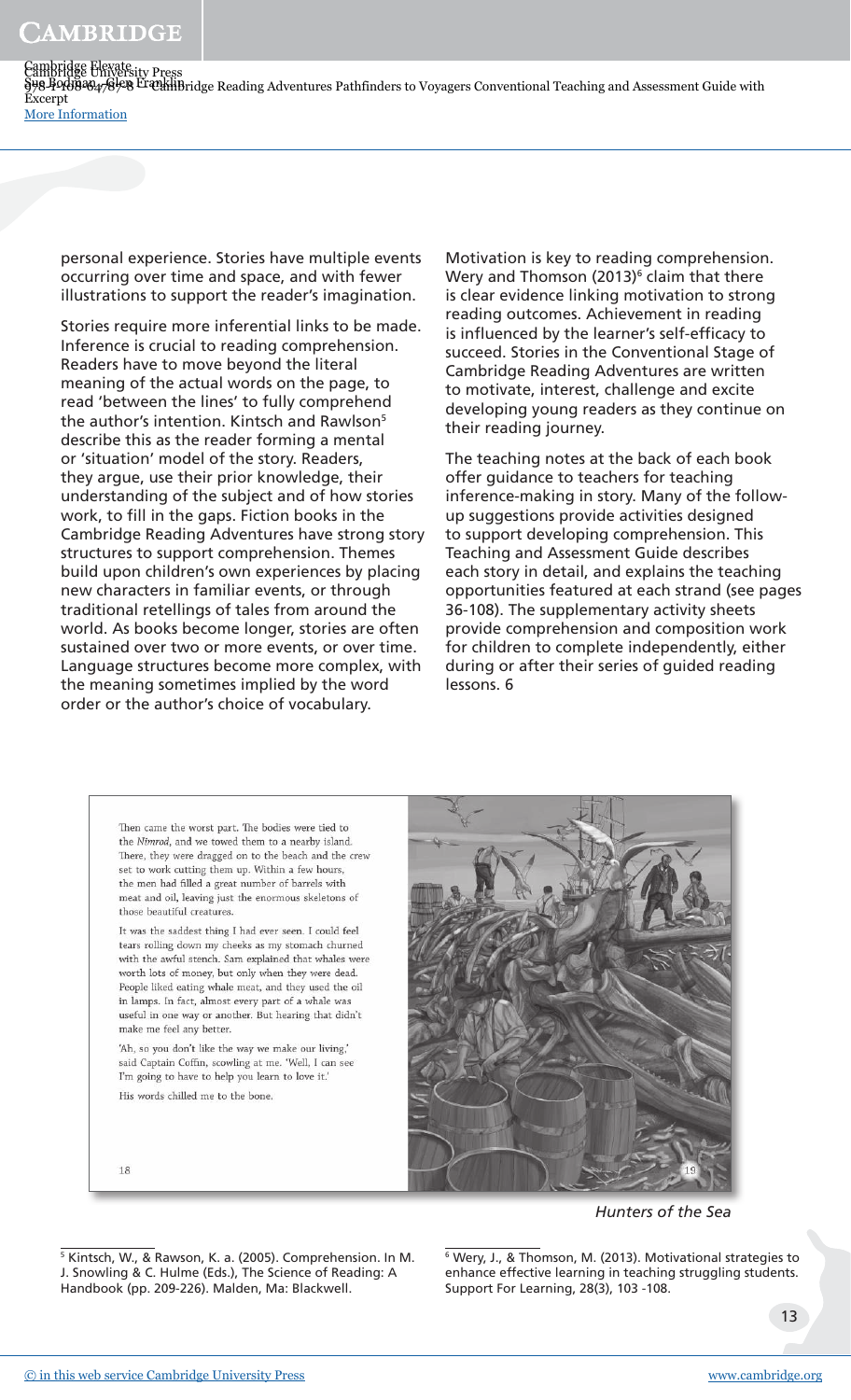# **Teaching Reading**

## Reading Non-fiction Books

If we stopped and thought about the reading we have done over the last 24 hours, a large proportion of that reading is likely to have been non-fiction: consulting a recipe book to check the amount of sugar needed; following a set of instructions to load a new computer programme; searching the Internet for the best deals on flights to our chosen holiday location. Non-fiction reading forms an integral part of our daily lives.



Efficient readers modify the way they read according the nature of the text<sup>7</sup>. They will have a purpose when reading it - to answer a question or to find out more information. Reading nonfiction for a purpose is crucial – the reader has to be able to ask 'what do I want to get from this book, and why?'. That does not mean reading non-fiction is not pleasurable. A young child who loves dinosaurs will be motivated to read a book about prehistoric animals simply because of that interest. Likewise, reading a good story can

Whilst not a definitive list, it is generally agreed that there are six main non-fiction purposes or 'genre' types<sup>8</sup>:

- to recount or retell an event
- to report or describe something
- to instruct or to describe a procedure
- to explain how things work or how they came to be
- to discuss a particular issue, acknowledging different points of view
- to persuade the reader towards a particular position upheld by the writer.

In the Early and Transitional Stages of Cambridge Reading Adventures, authors wrote specifically for these purposes, enabling teachers to present one type of genre at a time, very clearly, and to teach the structural organisation and language features which support that purpose for reading. (See the table on page 15.)

Whilst non-fiction texts in the Conventional Stage follow the same language structures and text features as those in the earlier stages (such as use of labels and captions, fact boxes, maps and diagrams), most of the non-fiction books featured employ a range of different text types according to purpose. For example, a non-chronological report about diving can be interspersed with an explanation of how pearls are formed, and a persuasive text considering the importance of conservation.

lead the reader to want to explore the real-life setting or events that provided the stimulus for the plot. However, there are clear differences between story books and books predominantly written for information, and they need to be taught differently.



*Diving Under the Waves*

<sup>7</sup> Wray, D. and Lewis, M. (1997). Extending Literacy: Children Reading and Writing Non-fiction. London, UK: Routledge.

 $^{\rm 8}$  Bodman, S. and Franklin, G. (2014). Which Book and Why Using Book Bands and Book Levels for Guided Reading in Key Stage 1. London: IoE Press.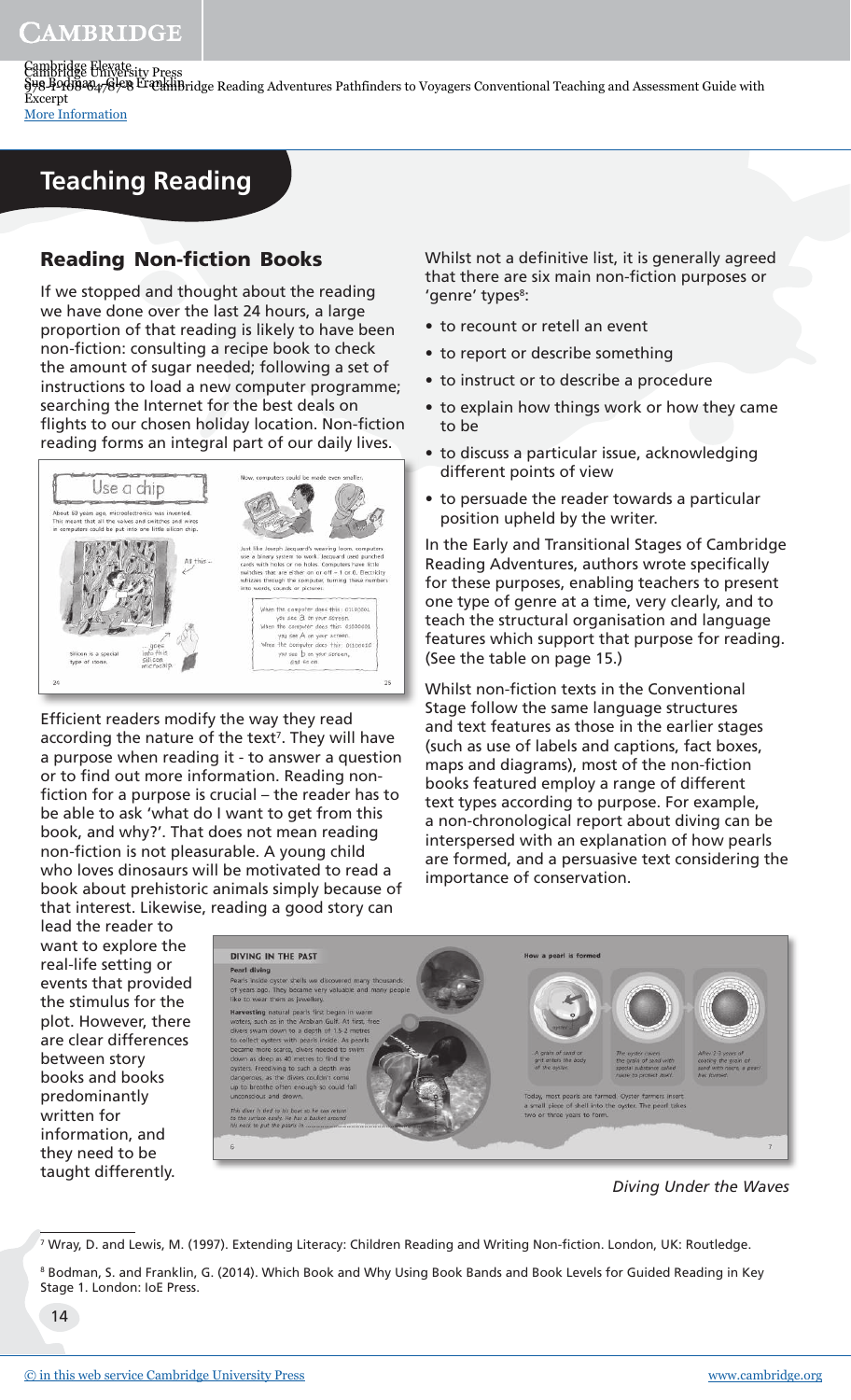As reading progresses, readers will begin to encounter subject matter less familiar to them. Teachers will choose texts for guided reading predominantly according to the purpose for reading. However, they will also be considering the child's interests and exploiting their prior knowledge when approaching a new, unfamiliar subject. Good book choice is essential. As well as new subject matter, non-fiction texts will offer challenge in the grammatical structures and technical vocabulary choices used to convey the

information. The teaching notes at the back of each book offer support for teaching non-fiction reading effectively. They provide links to the wider curriculum, ensuring that the books are used for a valid purpose. Guidance is provided to help teachers decide on the appropriate book to meet the needs of their group. Followup suggestions provide activities designed to develop non-fiction reading skills. Many of these are exemplified on the accompanying activity sheets.

| Recount           | • A sequence of events written in<br>chronological order                                                         | • Written in the first (I/we) or third (he/she/<br>they) person<br>• Past tense verbs to indicate the event<br>being retold has already occurred<br>• The sequence of events is indicated by<br>temporal connectives (first, next, later). |
|-------------------|------------------------------------------------------------------------------------------------------------------|--------------------------------------------------------------------------------------------------------------------------------------------------------------------------------------------------------------------------------------------|
| Report            | • Commonly non-chronological: the<br>sequence is determined by the component<br>parts.                           | • Written in the present tense<br>• Addresses the subject generically - not<br>about specific things or people.                                                                                                                            |
| Instruction       | • Chronologically sequenced steps,<br>sometimes numbered.<br>• May include diagrams                              | • Uses imperative verbs<br>• Addresses the general reader<br>• May include language of sequence (first,<br>then, after that)                                                                                                               |
| Explanation       | • Steps organised in a logical sequence to<br>explain or describe the process<br>• Often use diagrams and cycles | • Written in the present tense<br>• Temporal and causal connectives (because,<br>in order to) used                                                                                                                                         |
| <b>Discussion</b> | • Presents differing points of view<br>• Draws a conclusion based on the<br>argument presented.                  | • Written in the present tense<br>• Connectives link the points being made<br>(however, therefore).<br>• Addresses the reader more generally                                                                                               |
| Persuasion        | • Clear statement of the concern to be<br>addressed<br>• Logically sequence leading to a conclusion              | • Written in the present tense<br>• Use of powerful, often emotive language<br>to put over the point of view                                                                                                                               |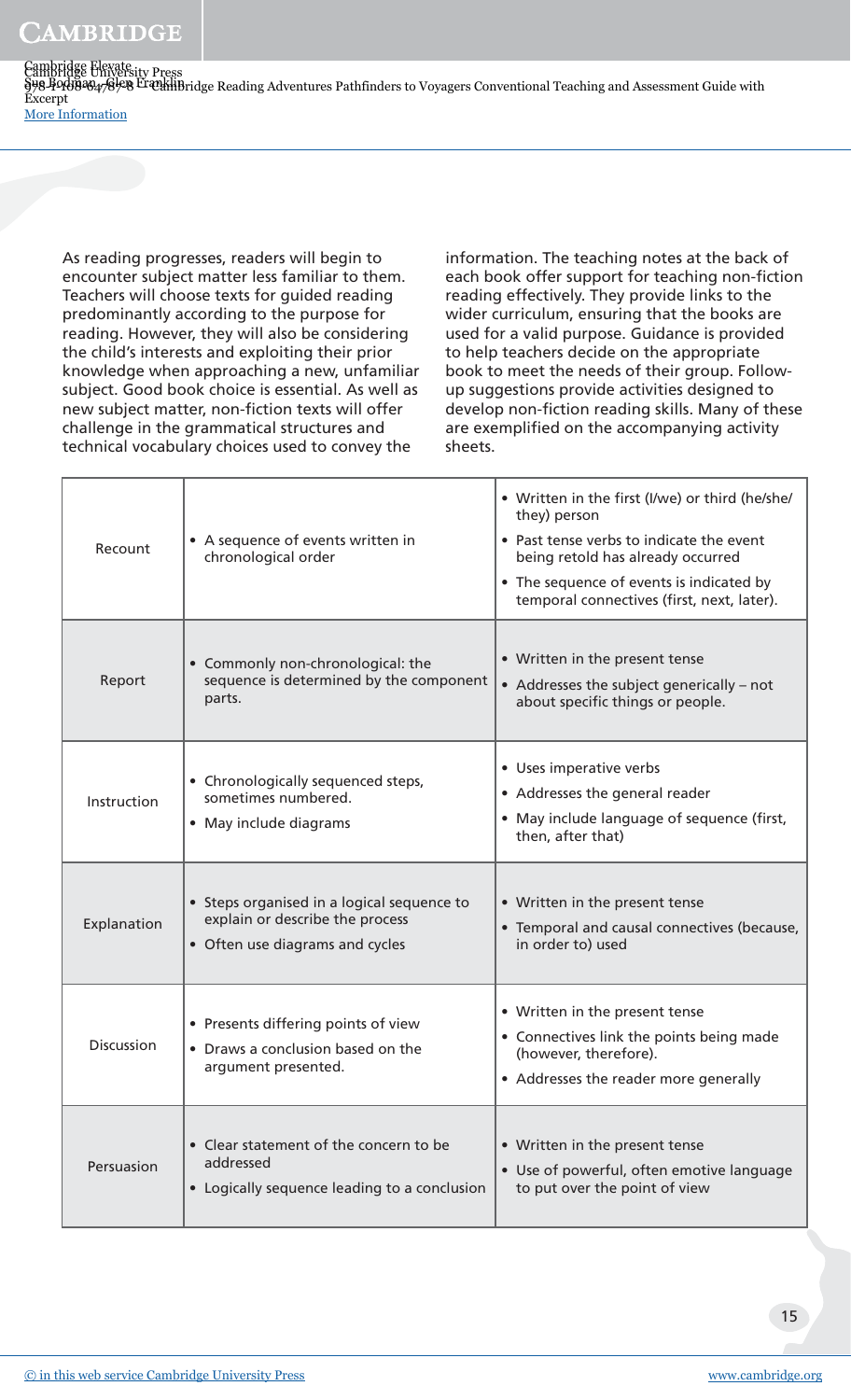Cambridge University Press 998-19888478先8 CAMBridge Reading Adventures Pathfinders to Voyagers Conventional Teaching and Assessment Guide with Cambridge Elevate Sue Bodman , Glen Franklin Excerpt [More Information](www.cambridge.org/9781108647878)

## **Teaching Reading**

#### An Introduction to Cambridge Reading Adventures Strand Readers

Cambridge Reading Adventures comprises three stages: Early, Transitional and Conventional. There are Teaching and Assessment Guides provided at each stage.

Effective teaching in guided reading needs to offer materials with the right amount of challenge. Books at the Early and Transitional stages are organised into Book Bands<sup>9</sup> to provide a gradient of challenge for beginner readers. *Please see the Early and Transitional Teaching and Assessment Guides for detailed information about using Book Bands for guided reading, and assessment using banding for children learning to read.*

Once children are able to process a wide range of language structures, can decode fluently and are able to extract meaning from text, banding becomes no longer appropriate. This is because the elements that make a text challenging become far more nuanced; familiarity with the context, social and historical setting begin to exert a greater influence than in texts for learners between four and eight years old.

#### What are 'Strands'?

Guided reading books written for seven to twelve year olds bring a different set of considerations than those for young beginner readers. Books at the Conventional stage are arranged in strands that reflect the notion of reading as an adventure for young readers. Strands provide a different, more appropriate way to help evaluate text progression.

Children have learned the basic skills of reading, and are now ready to use those reading skills to learn. At this point in a child's reading progress, most words can be easily decoded, even complex, unfamiliar multisyllabic words. Books for seven to twelve year olds need to provide the environment in which to become fluent with a range of wider reading skills, as the nature of reading instruction in school changes.

The young reader now needs to apply these acquired word reading skills to an ever-increasing range of content and complexity: in the way characters are portrayed; in the lessening use of illustration to support the story line; in the length and complex structure of sentences. Content matter becomes less familiar and vocabulary increasing challenging. No reader ever stops using word reading skills. When we are reading a text book, for example, and come across words we do not know (such as 'stratigraphic' or 'nomenclature'), we use phonic and morphemic knowledge to sound out and chunk. We can read the words, even though we may not know what they mean. These are the challenges for the developing reader: 'The ability to comprehend text ... is a skill that will continue to develop

The challenges at the Conventional Stage of reading relate far more to the accessibility of context and subject, literary and language features, grammatical structures and vocabulary. Longer stories with multiple events, occurring over time, and with complex character relationships, require sustained concentration for extended periods. Gaining meaning of the text as a whole (text coherence) requires the reader to make inferential links using semantic and syntactic features. For example, in this line for 'A Tale of Two Sinbads' (Explorers – Strand 3):

throughout adult life'<sup>10</sup> .

The king '… held a great feast in Sinbad's honour and

invited Sinbad and **his** crew to join **him**.'

the reader has to know that 'his' refers to Sinbad and 'him' refers to the king. This type of inferential reading cannot be taken for granted.



9 Bodman, S. and Franklin, G. (2014). *Which Book and Why: Using Book Bands and book levels for guided reading in Key Stage 1*. London: IOE Press

<sup>10</sup> Oakhill, J., Cain, K. and Elbro, C. (2015). Understanding and Teaching Comprehension: A Handbook. London: Routledge, p.4.